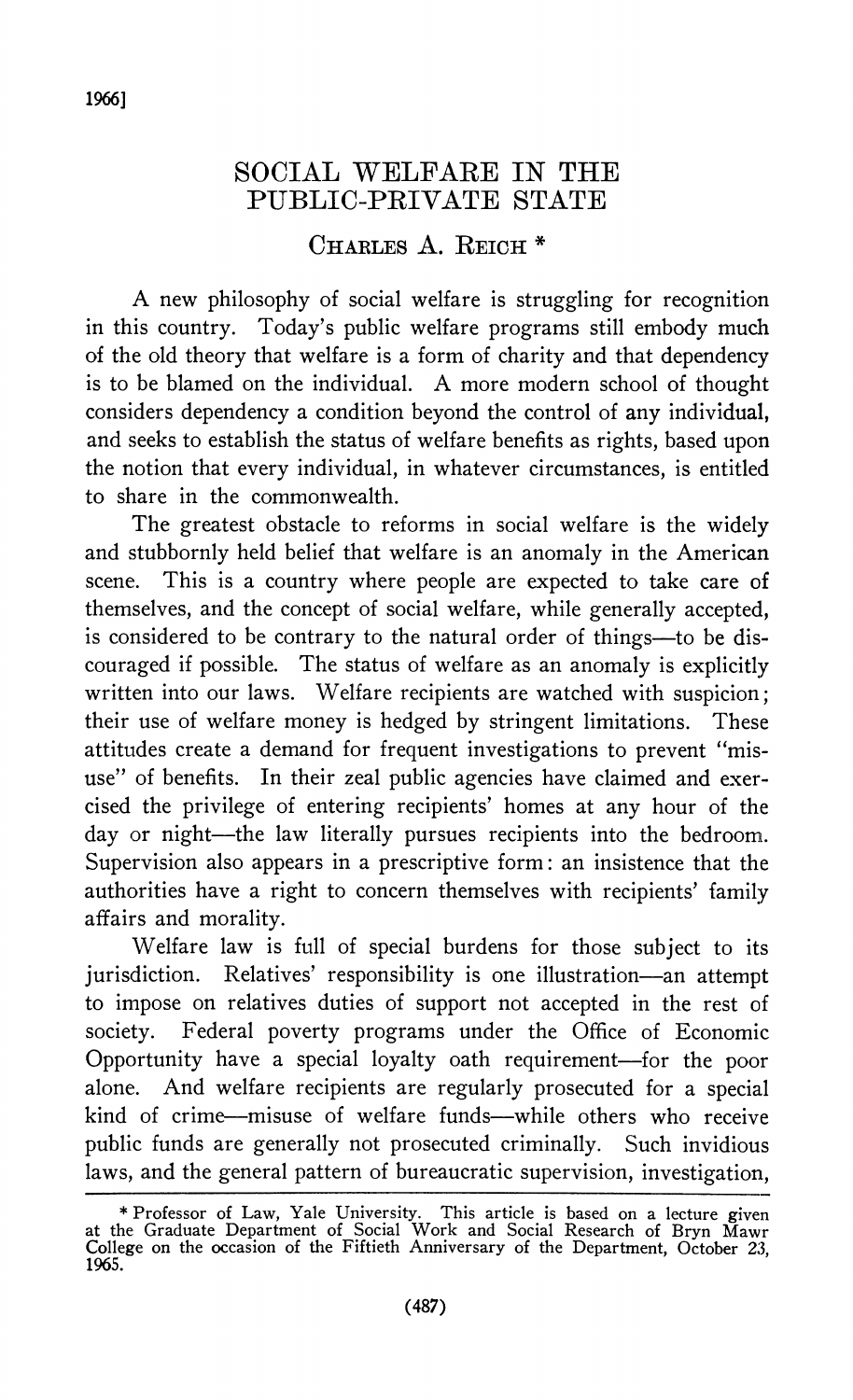**and control, all conspire to increase dependency by preventing those who need welfare from leading normal lives or achieving independence and self-esteem.** 

**This discriminatory pattern is justified on the theory that it is necessary to safeguard public funds. The legal argument is that government derives its special powers from the fact that its money is being used. Welfare income may be a family's chief source of support, but the money remains "public" in that the public concerns itself with how the welfare check is spent.** 

**How can the status of social welfare be changed? If social welfare advocates insist upon trying to get the nation to accept a full blown welfare state philosophy, and at the same time expressly to abandon older ideals such as individual independence, they are assuming a difficult burden. These ideals are still cherished, and the welfare state still looks alien to many people. But social welfare reformers need not make such a frontal assault upon the American system. On the contrary, they may do better by seeking to fit welfare within present norms. Outside the welfare field, dependency on government is rapidly increasing in many areas of the economy. Today there is widespread private use of public funds. Many "independent" business lives are led with public assistance. This widespread and growing pattern of public-private cooperation furnishes a context which makes social welfare seem far less anomalous. Moreover, this cooperation has developed unique patterns which, if applied to social welfare, offer a route to many of the reforms which the new philosophy seeks to accomplish.** 

**I** 

**The public-private state has come unheralded-an unplanned, unacknowledged, and peculiarly American phenomenon. We have come**  to accept the idea of public subsidy of business when it is needed. The **transportation industry is dependent on public assistance; airlines are subsidized on many short hauls; shipping is directly subsidized and indirectly aided by laws favoring the American flag; trucking is aided by public roads and protected from competition; rail transportation is beginning to receive aid. Second class mail rates are an essential subsidy for the magazine and periodical industry. Homeowners are given many types of financial guarantees and assistance. Farmers have been the beneficiaries of a public assistance program for many years. Many subsidies are less obvious or less well known but not less important. They include the supplying of facilities such as airports for the airline industry and docks for the shipping industry, resources such as-hydroelectric sites for private power companies, the channels of the**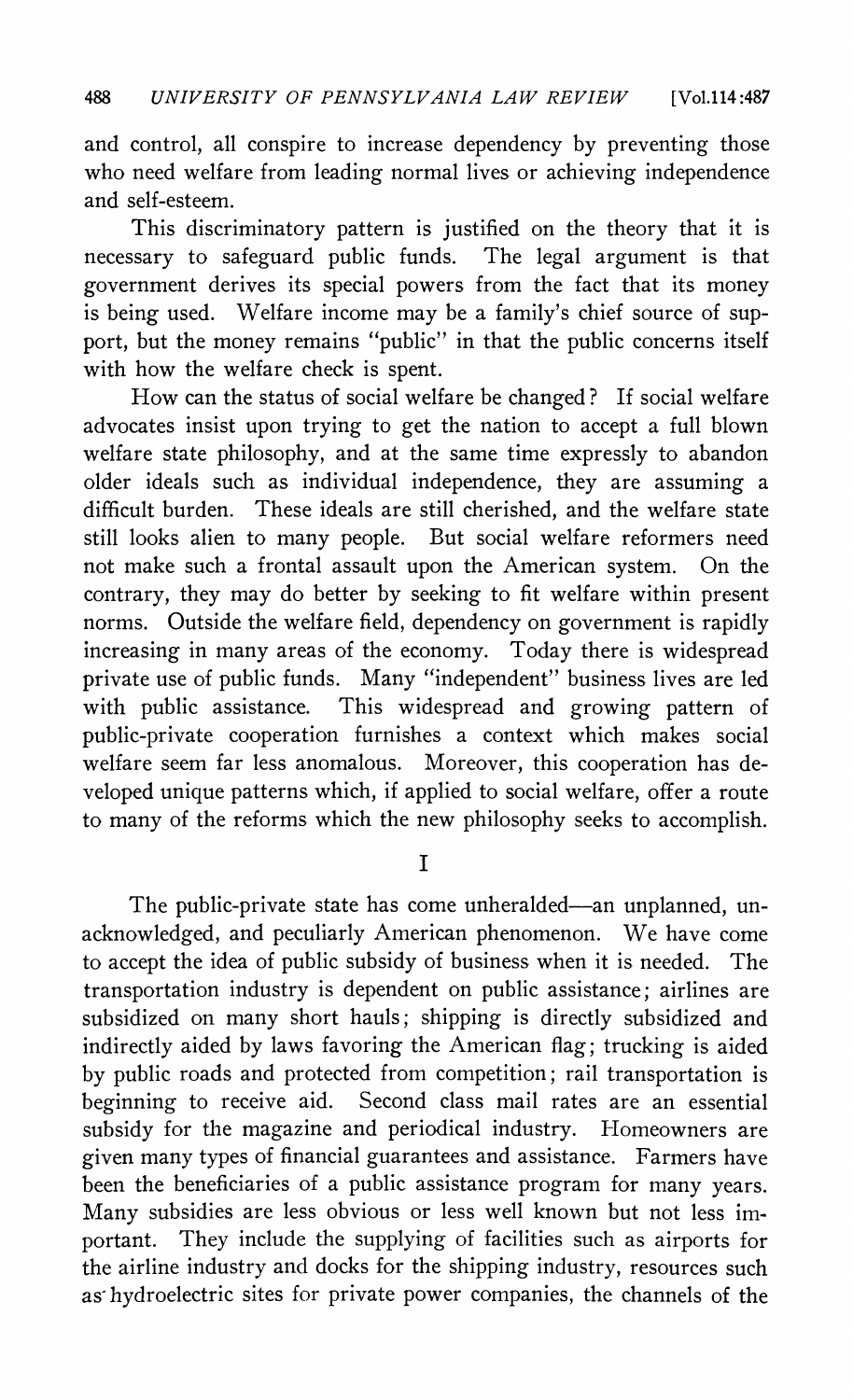**radio spectrum for radio and television, and the airways for the air transportation industry. Intellectual activity, especially scientific research, is also subsidized. Perhaps the biggest subsidies of all are some of our tax exemptions. Even the rancher, that paragon of independence, gets much help from the government. He may sit tall in the saddle as he rides off into the sunset, but the public domain on which he grazes his stock and the public water that fills his irrigation ditches are forms of government assistance. In short, a great many supposedly independent forms of economic activity are actually supported in accordance with need. In this sense at least, a good many of us are on the dole.** 

**The emerging model of our society is that of a public-private partnership. The relationship is reciprocal. Government not only aids the private sector, but in addition many public functions are performed by private businesses and institutions. For example, the "Think Institutes" do research for government, and the defense industry engages in production for government-both functions which could be directly performed by government itself. There is a blurring of the line between "public" and "private," both in the political sense and in the legal sense. The public interest unavoidably extends to much of that which is nominally private.** 

**The development of the public-private state is in line with the general trend of industrial societies. Whether their ideology is socialism or capitalism, most highly industrialized countries have followed a pattern of centralized planning and allocation of resources simply because the market is not able to function satisfactorily unassisted. But the American system of planning and allocation has developed with characteristics very different from anything found under socialism. Our system has from the beginning been shaped so as to maintain certain values that are regarded as peculiarly American. This shaping has perhaps not always been conscious, but a consistent pattern can be found.** 

**Government payments to farmers offer an illustration. The payments are not presented as relief, but are pictured as restoring an imaginary balance in the economy, thrown out of kilter by large, anonymous forces depressing agricultural prices. In some instances the payments are made to appear as "transactions" in which the government has purchased commodities from the farmer. However, once payments pass into the hands of the farmer they cease to be treated as public funds and become "private"; the government is not concerned with what the farmer does with the money, nor does it attempt to supervise his private life. Thus in broad outline the pay-**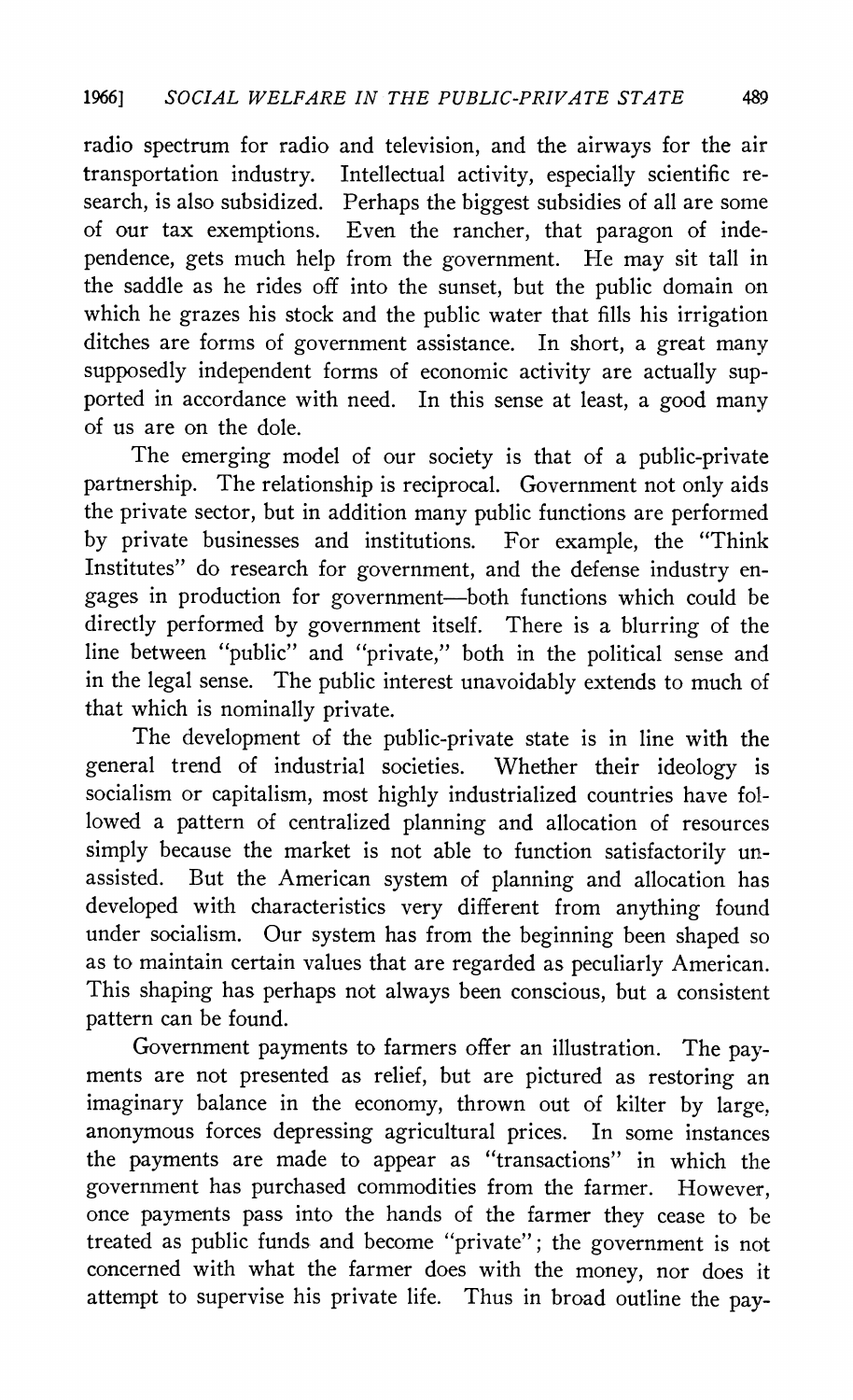**ments are designed in a fashion that tends to preserve the farmer's self-esteem and independence. The farmer need not feel that he is receiving public assistance like a welfare client.** 

**Throughout the economy business subsidies follow this general pattern and include many other devices which maintain the illusion of free enterprise. The airlines are encouraged to "compete" although competition is made possible and maintained by governmental intervention. Ranchers make up local grazing committees that exercise substantial control over federally subsidized grazing privileges-a precursor, perhaps, of the idea that "the poor" should have a voice in the poverty program. Television licenses have elaborate procedural protection; a license cannot be revoked without due process hearings and an opportunity for court review.** 

**If it is legitimate to derive a theory from a development that has been anything but conscious, it might be as follows. There is no avoiding the economic imperative of public-private cooperation, but the social (and legal) consequences are still subject to control. We could have virtually as much centralized regulation and private dependency as exists in a socialist country. But we have deliberately chosen to maintain, indeed, to construct, a maximum of individual sovereignty.** 

**Whatever its validity in terms of political theory, the American public-private state seems to work. But because we have arrived at it without full awareness of what we were doing, and because to some extent at least it owes its success to the perpetuation of myths, there has been much opportunity for distortion and unfairness to become established. Primarily these distortions consist of inequities in the allocation of benefits. The greatest amounts of financial assistance have been won by those with the greatest political power. Thus, there is much more aid for home ownership than for public housing, much more assistance for agriculture than for the urban worker (the structure of federal tax exemptions and rates is one of the most telling reflections of the relative strengths of various interests). In addition there is the problem of control over the recipients. A public-private economy necessarily leaves great power in private hands, and this power can and is frequently used to influence government, so that more**  powerful recipients manage to direct the allocation as well as benefit from it. This leads to a further distortion. The rules are different This leads to a further distortion. The rules are different **for some forms of assistance than for others, because some people make the rules for themselves and others live under rules made for them. The American experiment in allocation carries great danger of injustice along with its efforts to preserve our older traditions.**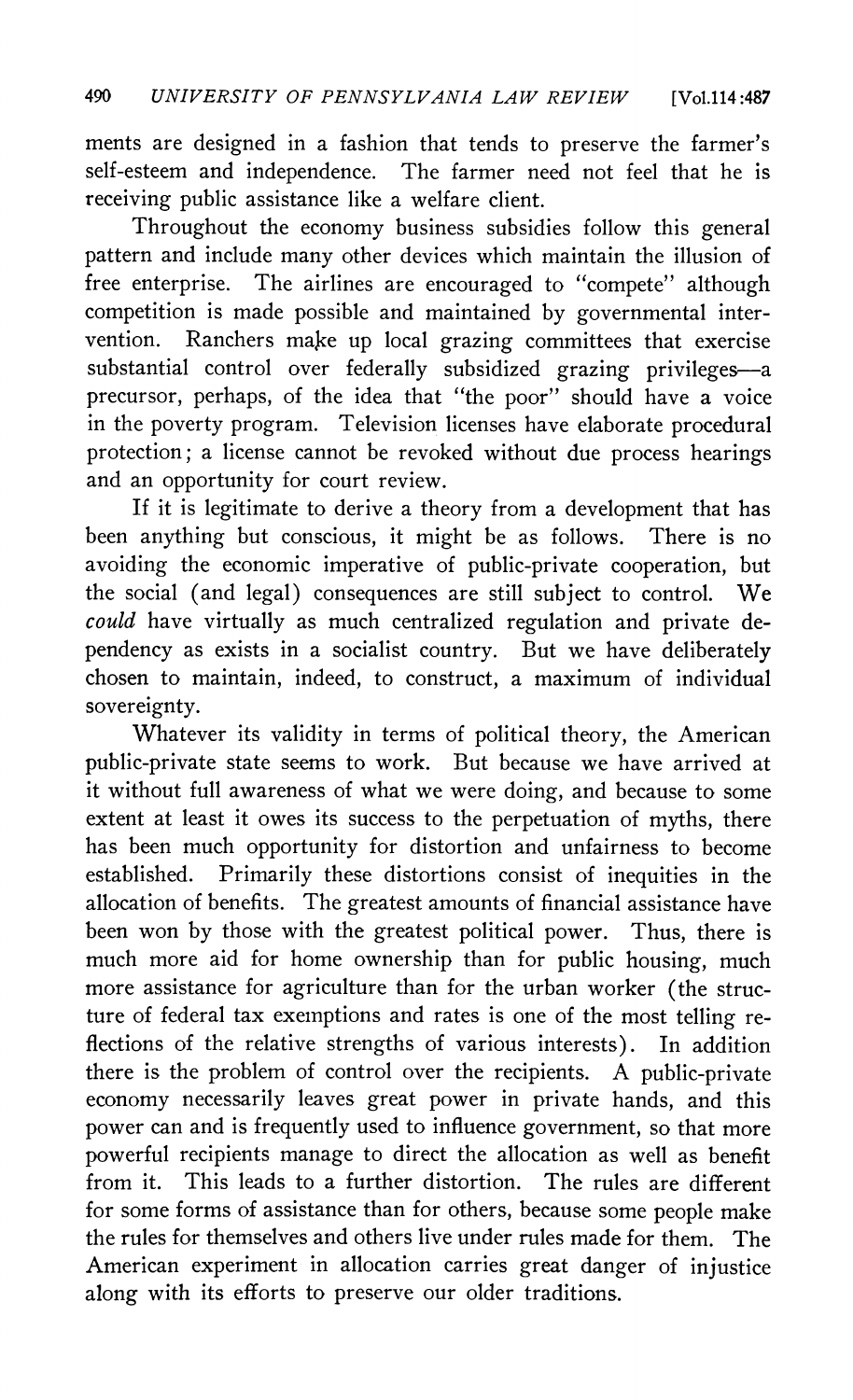**The development of the public-private state has many important implications. It presents a general problem of the dangers of centralized governmental power in a country established under principles of strictly limited powers. It raises questions concerning standards of fairness and equal treatment when the day comes that governmental assistance**  to various areas of the economy is the rule and not the exception. **suggests that private corporations and institutions, to the extent they use public money and exercise what are in effect delegated governmental powers, may properly be subject to the constitutional Bill of Rights when they deal with individuals such as employees or students. And it implies that these same private organizations must be subject to some forms of democratic control, internal or external, that are more effective than public regulation or "stockholder democracy" have proven to be.** 

**These broad issues must be left to another day. But they touch, to some degree at least, on a further question raised by the arrival of the public-private state: the place of social welfare. Let us now return to this problem.** 

**II** 

**If the above description of the pattern of the American economy has been accurate, it may be seen that dependency and social welfare are not an anomaly but part of a much more general development in this country. But the public-private state has a double standard-one for aid to business and the farmer, and a very different one for welfare. It is a double standard from the moral point of view and a double standard from the legal point of view. There is a law for the poor and a law for the rest of us. Receipt of government aid by the poor has carried a stigma whereas receipt of government aid by the rest of the economy has almost been made into a virtue. Indeed one can detect a strong element of self-righteousness in the fact that some of those who receive public assistance, like ranchers, are quick to assume an attitude of condemnation toward those who need that other form of assistance called social welfare. The effect of this double standard is to deny to welfare recipients the values and protections that the rest of the publicly supported private economy enjoys, and to do so on high moral grounds. Social welfare is thus left out of the developing American public-private state. This may serve to perpetuate the myths and perhaps the power of the private economy, but it is hard on the people who most need help.** 

**This double standard may properly be made the rallying point for social welfare reform. There is no need for social welfare to**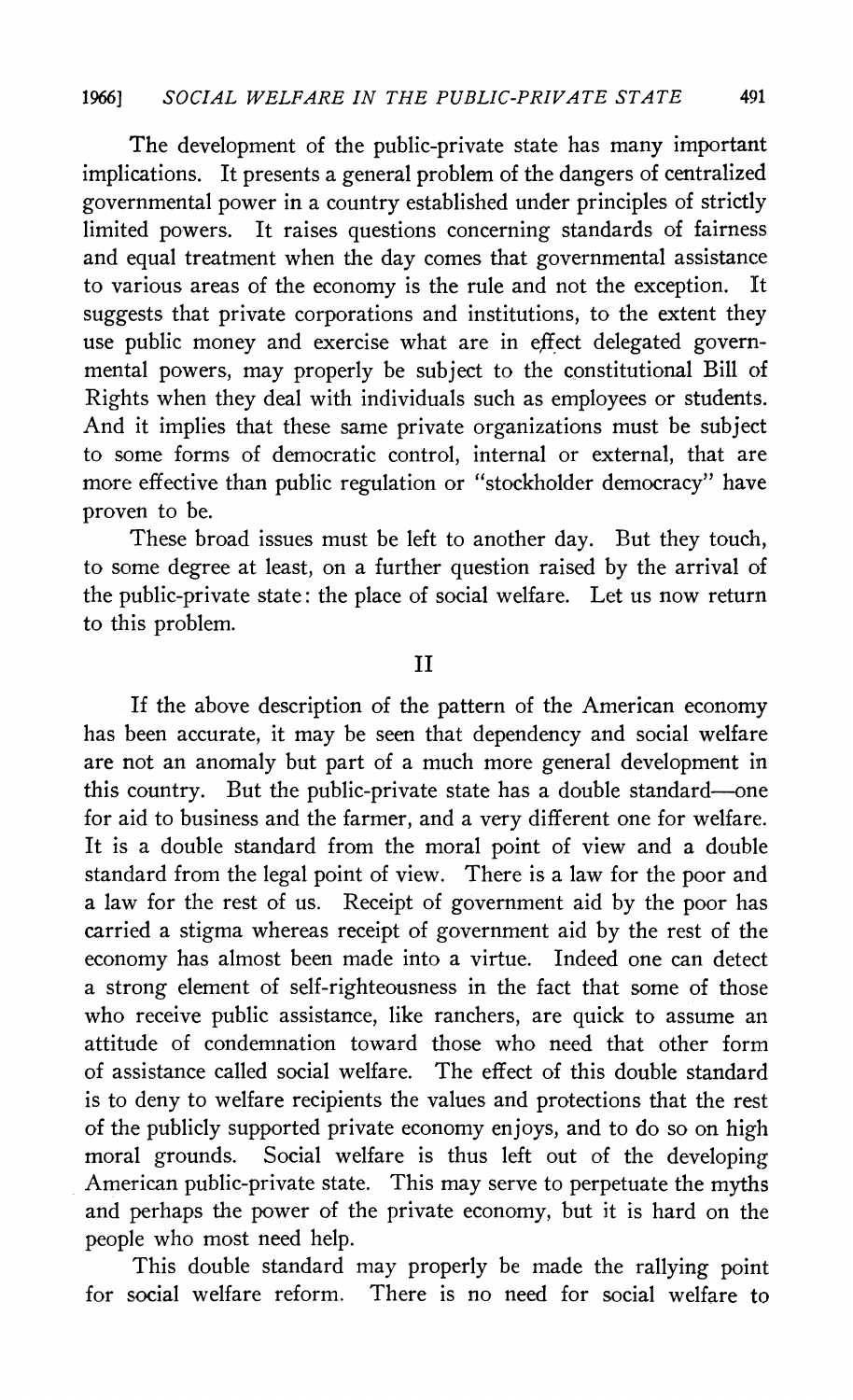**struggle against the current of American society. Welfare's philosophers may simply ask that the urban poor be treated according to the model already established for farmers and businessmen. If welfare, like the rest of the American assistance program, were designed to enhance such values as independence and self-esteem, many of the current goals of welfare reform would be achieved.** 

**To what extent are the value preserving devices of the publicprivate state usable in the welfare field? In theory at least, many should be. To begin with, the right to receive welfare could be based on objective statutory criteria, giving a maximum of certainty and security to recipients. The right to a second class mail subsidy is based upon a precise statutory formula which leaves the Post Office Department virtually no discretion. In welfare, objective entitlement would be the foundation of family independence and security; it would serve a far more important function than in the case of periodicals. It is quite true that the idea of entitlement implies a less suspicious and grudging attitude toward recipients' need. But we have not forced each farmer or each homeowner to prove his need, and we have not gone bankrupt in consequence. Indeed we have learned to accept the sight of a well to do farmer who is getting government assistance-a reality that is far less disturbing than the unlikely fantasy of wealthy welfare clients spending their government checks at resort hotels.** 

**Second, the receipt of welfare should not be the occasion for any special excesses of governmental regulation and invasion of privacy. Government has ample power to prevent neglect of children, unsanitary living conditions, or other ills which may occur in families whether or not they are receiving public assistance. The welfare recipient should not be a second class citizen whose home is open to invasion and whose morals are subject to scrutiny by reason of his acceptance of public benefits. That is not to say that social work, medical care and psychiatric help should not be available to those who need it. The point is simply that there is no necessary link between acceptance of benefits and governmental supervision.** 

**A third objective for social welfare should be the institution of procedural safeguards comparable to those long established in connection with many other types of public benefits. A television license can be revoked only after the most scrupulous observance of due process hearing and review procedure. But people can be cut off from welfare, or put out of a public housing project in far more summary fashion. Procedural safeguards are the norm, not the exception, in our society. It should be as hard to evict a public housing tenant as any other**